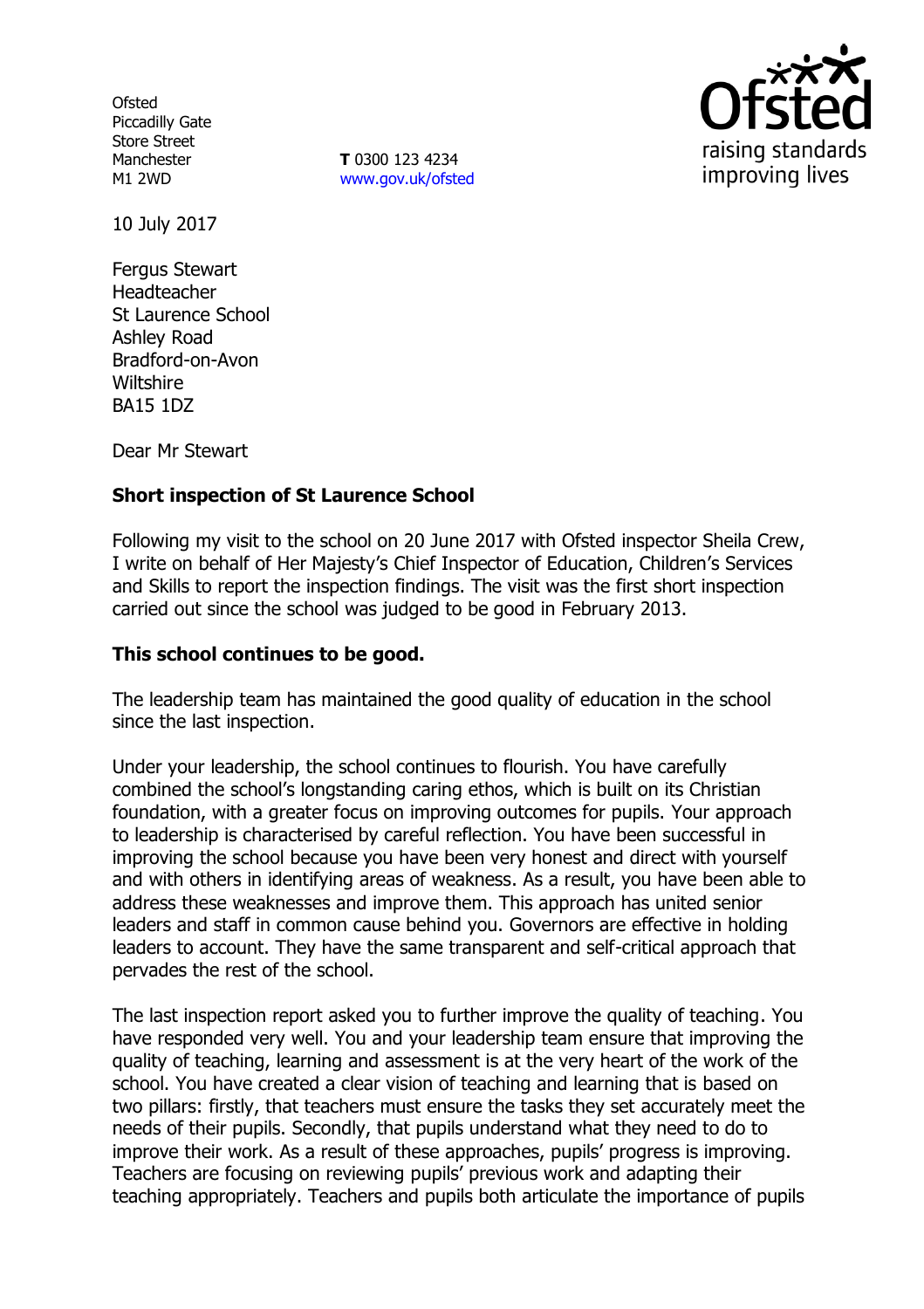

reflecting on their work and on the next steps in their learning. This emphasis is having a significant effect on how pupils think about themselves as learners, and hence the progress that they make.

Senior leaders have made sure that the school's training programme for teachers is tied in closely to the school's teaching and learning priorities and that it is monitored and adapted over time to meet needs as teachers progress. As a result of this work, classroom conversations between teachers and pupils about taking the next steps in learning are now commonplace.

As a result of your work on teaching and learning, standards overall in the main school are good. Standards in the sixth form are in line with the national average and improving. The work pupils are doing is challenging them and they are rising to that challenge. Over the years, lower prior attaining pupils and disadvantaged pupils have not made the above-average progress that higher prior attaining pupils have. You are aware of this and are keen to ensure that these pupils benefit from improvements in the quality of teaching. You have used the pupil premium grant effectively to improve the attendance and progress of disadvantaged pupils, but you know that there is more to do to ensure they fully reach their potential.

You recognise that improvements in the quality of teaching and the subsequent raising of standards have not been consistently strong across all subjects in the school. Pupils make better progress in English, mathematics and science than their peers in other schools. They also are very successful in history and geography. However, in other subjects improvements have been slower to take hold and progress is broadly in line with the national picture. You and your senior leaders have developed a strong culture of holding middle leaders to account. You appropriately focus your efforts in those subjects where middle leaders require additional challenge and support. Middle leaders are making significant progress in addressing the remaining issues.

### **Safeguarding is effective.**

You and your leadership team have ensured that there is a strong culture of keeping pupils safe across the school. You have ensured that all safeguarding arrangements are in place and that effective and appropriate checks are made on staff and visitors. There is a comprehensive programme in place to remind pupils about how to keep themselves safe online. Relationships between teachers and pupils are strong and pupils are confident that there is someone in school they can go to if they have a concern. Bullying is rare and is dealt with well when it does happen.

Pupils and parents value the support pupils receive when they need it, and parents are also appreciative of the staff's efforts to involve them and keep them informed.

Staff work well to protect vulnerable pupils and where necessary liaise with external agencies and parents appropriately.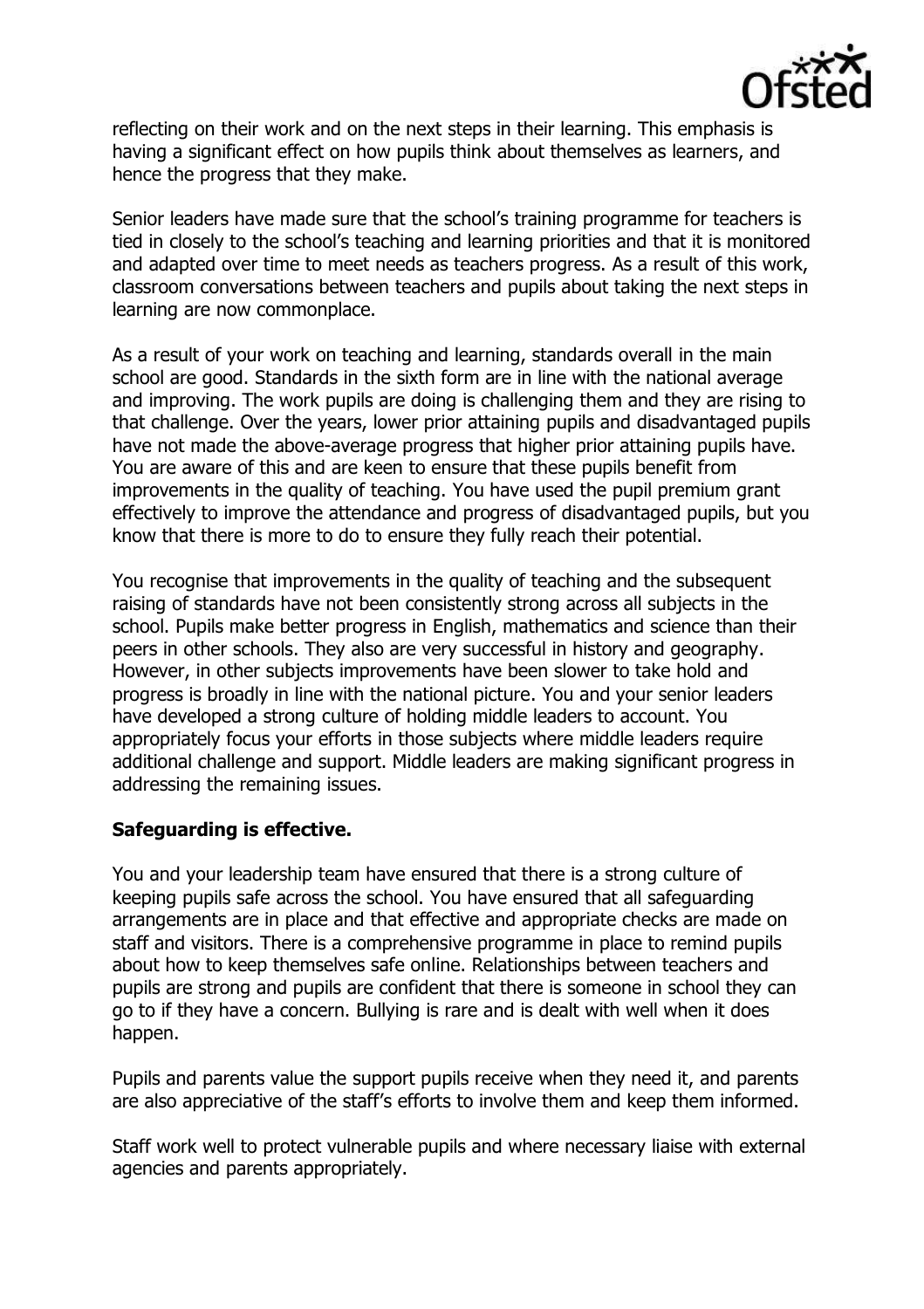

# **Inspection findings**

At the start of the day, we agreed that this short inspection would focus on the progress of disadvantaged pupils, on the progress of lower prior attaining pupils, on the sixth form and on variation in standards across different subjects. In addition, you asked that we consider the assessment and feedback process that you have developed.

- Disadvantaged pupils achieved broadly in line with other pupils nationally in 2016; this was an improvement on 2015. School leaders now aim to improve the progress of these pupils further so that they do as well as other pupils in the school. There is a rigorous process of checking on the progress that disadvantaged pupils make and intervening to support them where necessary. Pastoral staff and subject leaders work together to support pupils who are underachieving. The school's work to focus on these pupils is now yielding improvements.
- A relatively small number of pupils join the school in Year 7 below the national average level of attainment. In previous years, they have made progress in line with other pupils nationally but not as well as higher prior attainers in the school. As teaching and learning improve across the school, school leaders know that the challenge is to ensure that lower prior-attainers profit from these improvements as much as other pupils. Lower prior attaining pupils are not always able to think about and articulate the next steps in their learning without support.
- Governors and school leaders have been successful in ensuring that the curriculum meets the needs of all pupils. For example, they have retained an option for a small number of key stage 4 pupils to undertake a non-GCSE landbased course at a local college. While this reduces the school's published results it does successfully meet the needs of this group, who go on to study the courses at a higher level when they leave school.
- Sixth form leaders are taking effective action to reverse the fall in results of previous years. They have put in place rigorous improvement plans in those subjects where performance was weaker. Improvements in the quality of teaching in these areas are evident. They have also ensured that students' progress is closely monitored and those who are not reaching their potential are provided with the necessary support. Students are appreciative of the balance of academic and pastoral support they receive.
- The standards achieved in some subjects, for example performing arts and religious studies, were significantly lower than that in English and mathematics in the recent past. Leaders have put in place a robust structure, which supports underachieving areas and holds middle leaders to account for the improvements they are making. Senior and middle leaders both value the process and are able to demonstrate improvements to the quality of teaching in the areas identified. They also both understand that some variation remains and that underperformance has not yet been entirely addressed.
- $\blacksquare$  A significant factor in the improvement in the quality of teaching, learning and assessment has been the approach leaders and teachers have taken to assessing